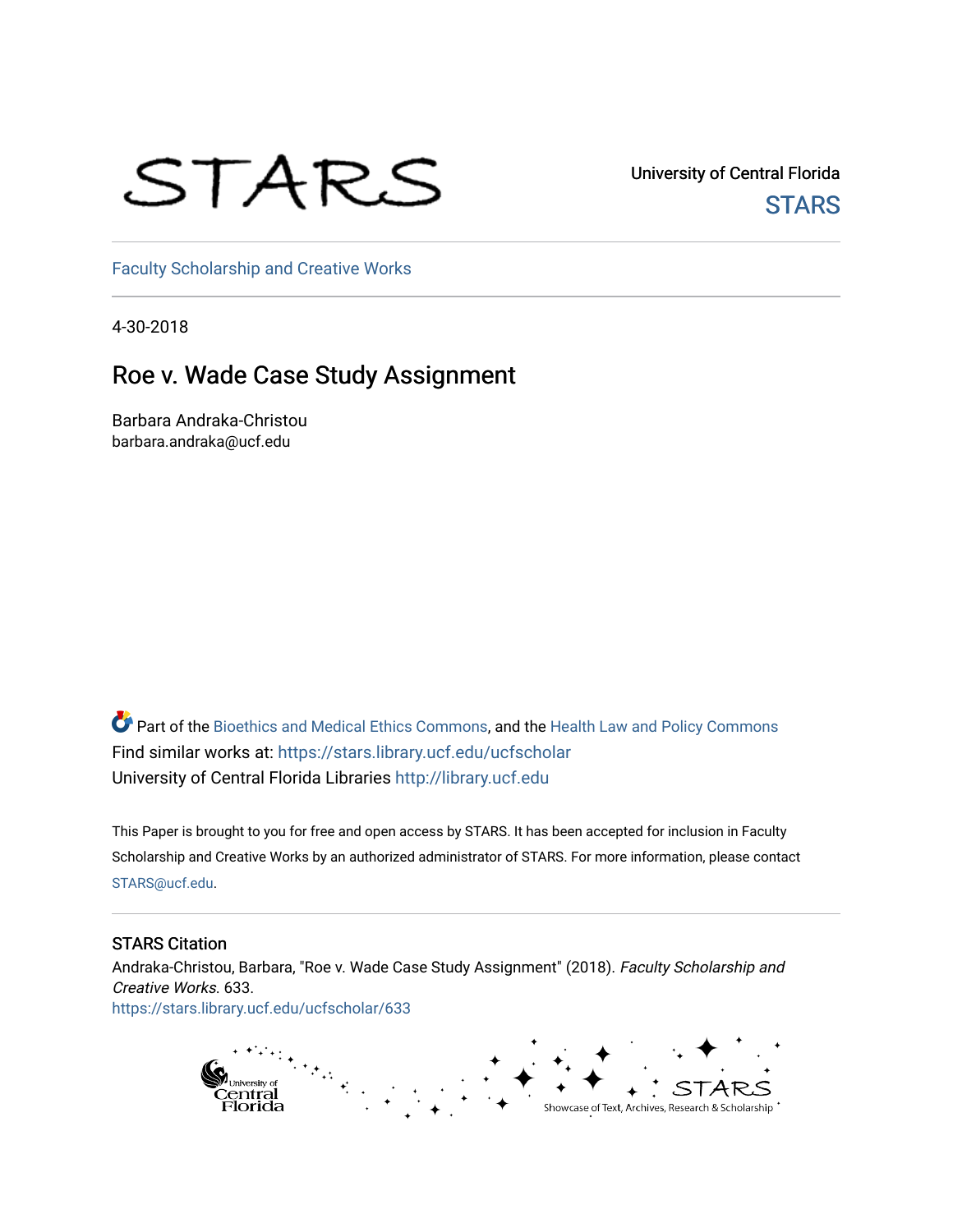## **CASE STUDIES IN HEALTH LAW**

*Roe v. Wade* Case Analysis & Reflection Due April 20, 2019 by 11:59pm

Purpose: In this assignment you will

- Read and analyze the majority and dissent reasoning in *Roe v. Wade*
- Apply the legal reasoning and holding of *Roe v. Wade* to a hypothetical future case, *Jane v. Florida*
- Reflect on the role of judges in interpreting Constitutional law
- Reflect on the challenges faced by judges
- Reflect on your own knowledge of *Roe v. Wade* and sources of your knowledge, or reflect on accuracy of media portrayals of *Roe v. Wade*

Skills: Through this assignment you will gain practice in

- Traditional case briefing
- Applying precedent to new situations
- Critical thinking about our legal system
- Metacognitive analysis of your own beliefs about the case

Knowledge: The assignment will help you become familiar with

- The majority and dissent reasoning in *Roe v. Wade*
- Traditional case briefing processes

General Instructions: This assignment is to be completed in Webcourses on your own. The assignment has many steps, so make sure to give yourself enough time to complete each step. Do not wait until the last minute.

Specific Instructions:

- 1. Pre-reading reflection: There are two different pre-reading reflection options, depending on whether or not you are already familiar with *Roe v. Wade* (meaning you know about it and have an opinion about it, even if you have never read the case text before). If you are familiar with *Roe v. Wade*, do pre-reading assignment A. If you are not familiar with *Roe* 
	- *v. Wade*, do pre-reading assignment B.
		- a. Pre-reading assignment A (if you are already familiar with *Roe v. Wade*):
			- i. What do you know about the case already? (2-3 sentences)
			- ii. How do you feel about the case already? (2-3 sentences)
			- iii. What people/groups in your life or personal experiences have influenced your perception of the case? (e.g. family, friends, politicians) (2-3 sentences)
		- b. Pre-reading assignment B (if you are not familiar with *Roe v. Wade*):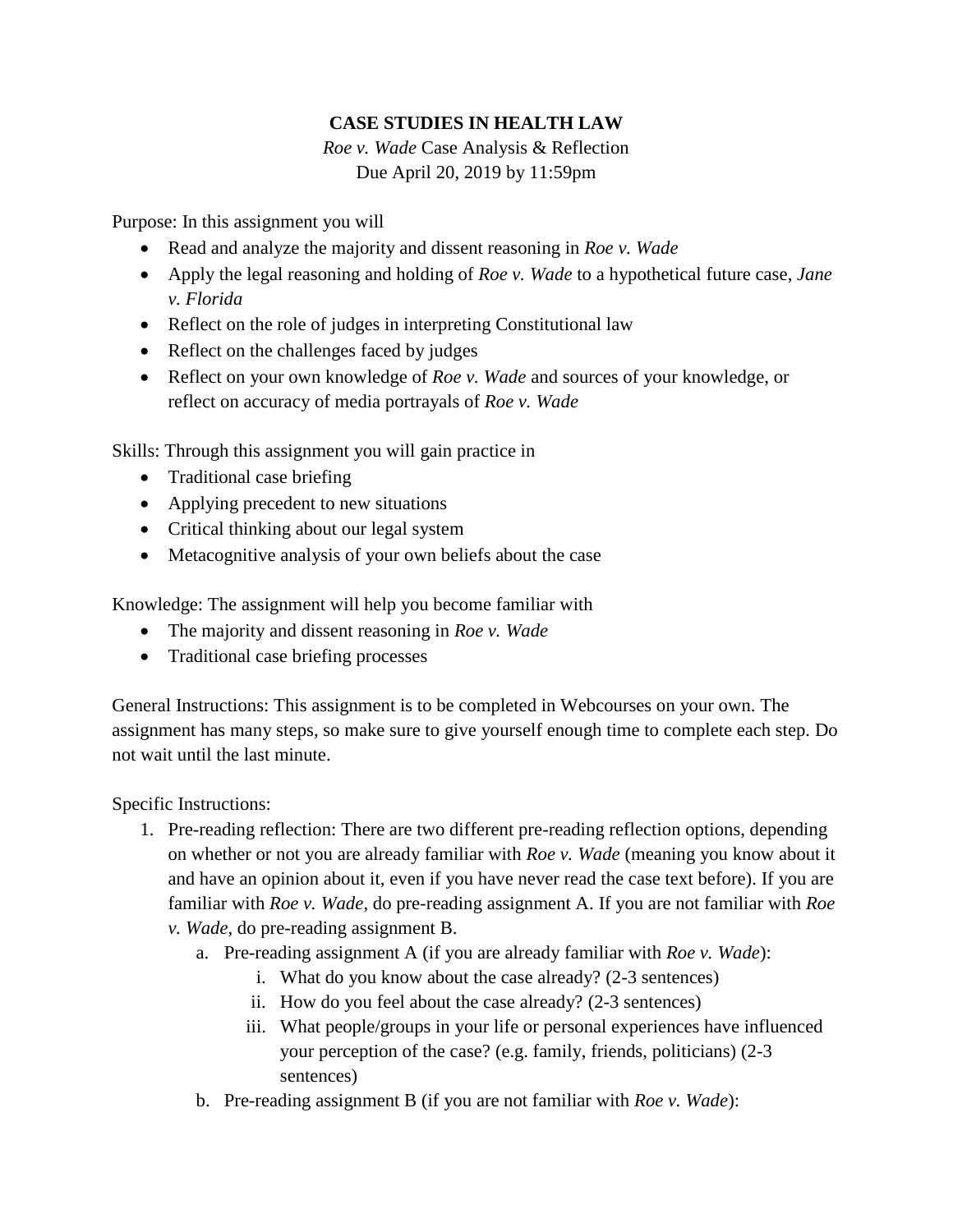- i. Go to Google "News" and type in "Roe v. Wade." (note: make sure you are in the "news" tab)
- ii. Pick any news article with the phrase "Roe v. Wade" in the title. Copy the link for the news article and post here.
- iii. Read the news article.
- iv. After reading this news article, what do you know about the case? (2-3 sentences)
- v. After reading this news article, how do you feel about the case? (2-3 sentences)
- 2. Read the *Roe v. Wade* majority and dissent opinion (you will find it in "files" on Web courses)
- 3. Case briefing: Create a Case Brief of the *Roe v. Wade* majority opinion. Use the same Case Brief process you have used for other assignments. If you need a refresher, see Case Brief Instructions in "files" on Webcourses.
- 4. Application: Read the hypothetical case *Jane v. Florida* (available in "files" on Webcourses). Apply the holding and reasoning from *Roe v. Wade* to the hypothetical case. How should the hypothetical case come out? Why? (2-3 sentences)
- 5. Post-reading reflection: Answer the following reflection questions, with approximately one paragraph for each answer:
	- a. How has your initial understanding of the case changed, if at all, since reading the case majority and dissent opinion? If your understanding of the case has not changed, how has the text of the case re-enforced your original understanding of the case? (1-2 paragraphs)
	- b. How have your feelings about the case changed, if at all, since reading the case majority and dissent opinion? If they have not changed, how has the text of the case confirmed them? (1-2 paragraphs)
	- c. Having applied *Roe v. Wade* to our hypothetical case, do you consider the judicial task of applying case precedent to new situations challenging? Why or why not? How might personal experiences or emotions affect this task? (1-2 paragraphs)

Criteria for success

| <b>TASK</b>              | Developing            | Good                | Accomplished          |
|--------------------------|-----------------------|---------------------|-----------------------|
| Pre-reading reflection   | Each question has     | Each question has   | Each question has     |
| $(1-30 \text{ points})$  | been answered but     | been answered with  | been answered         |
|                          | with only minimal     | adequate effort     | thoughtfully and      |
|                          | effort                |                     | critically            |
| Case brief (1-30 points) | <b>Case Briefing</b>  | Case Briefing       | Case Briefing         |
|                          | Instructions have not | Instructions have   | Instructions have not |
|                          | been followed; Case   | been followed; Case | been followed; Case   |